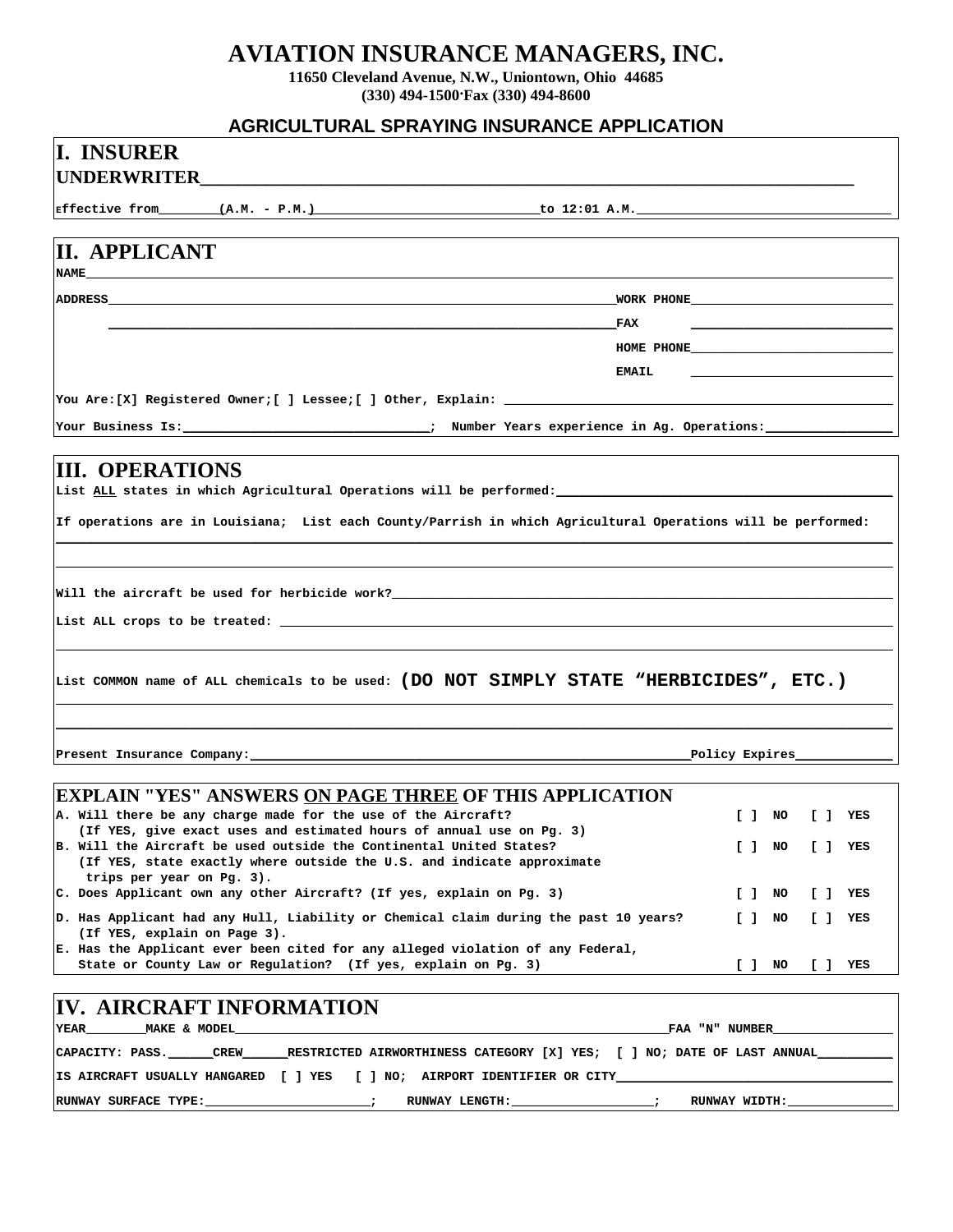**V. PILOT INFORMATION:** ANY PILOT OPERATING THE AIRCRAFT MUST BE SPECIFICALLY APPROVED BY THE UNDERWRITER & SUBMIT A PILOT HISTORY FORM, OR MEET THE "QUALIFIED OPEN PILOT CLAUSE" (IF AVAILABLE).

| <b>VI. OWNERSHIP</b>                                                                                                                                                   |  |  |                                                                                                                                                                                                                                    |     |
|------------------------------------------------------------------------------------------------------------------------------------------------------------------------|--|--|------------------------------------------------------------------------------------------------------------------------------------------------------------------------------------------------------------------------------------|-----|
| APPLICANT IS: [X] SOLE OWNER; [ ] CO-OWNER; IS AIRCRAFT SUBJECT TO A LEASE AGREEMENT? [ ] YES [X] NO.                                                                  |  |  |                                                                                                                                                                                                                                    |     |
| IS THERE A LOAN ON THE AIRCRAFT? [ ] YES [X] NO. IF YES, PLEASE GIVE FULL NAME, ADDRESS AND PHONE<br>NUMBER OF MORTGAGEE:                                              |  |  |                                                                                                                                                                                                                                    |     |
| Amount of lien or loan, EXCLUDING interest and/or finance charges:                                                                                                     |  |  | $\mathbf{s}$ , and the set of the set of the set of the set of the set of the set of the set of the set of the set of the set of the set of the set of the set of the set of the set of the set of the set of the set of the set o |     |
| Does your lienholder require lienholder's interest insurance (Breach of Warranty)? [ ] No<br>((NOTE: BREACH OF WARRANTY AMOUNT CANNOT EXCEED 90% OF THE AGREED VALUE.) |  |  |                                                                                                                                                                                                                                    | Yes |

# **VII. AIRCRAFT LIABILITY COVERAGE (EXcluding Chemical Liability)**

|                                                                                               | LIMITS OF LIABILITY |                 |
|-----------------------------------------------------------------------------------------------|---------------------|-----------------|
| Bodily Injury Liability                                                                       | \$                  | each Person     |
| <b>EXcluding Passengers</b>                                                                   | \$                  | each Occurrence |
| Passenger Bodily Injury Liability                                                             | \$                  | each person     |
| Property Damage Liability                                                                     | \$                  | each occurrence |
| Single Limit Bodily Injury and Property Damage<br>Liability EXcluding Passenger Bodily Injury | \$                  | each occurrence |

\*\*FERRY FLIGHTS ARE NOT COVERED UNLESS SPECIFIC APPROVAL IS OBTAINED FROM THE UNDERWRITER.

## **VIII. CHEMICAL LIABILITY COVERAGE**

|                                         | LIMITS OF LIABILITY |                 |
|-----------------------------------------|---------------------|-----------------|
| Bodily Injury Liability                 | \$                  | each Person     |
| <b>EXcluding Passengers</b>             | \$                  | each Occurrence |
|                                         | \$                  | Aggregate       |
| Property Damage Liability               | \$                  | each occurrence |
|                                         | \$                  | Aggregate       |
| Single Limit Bodily Injury and Property | \$                  | each occurrence |
| Damage Liability EXcluding Passengers   | \$                  | Aggregate       |
| Crops Being Treated Liability           | \$                  | each Occurrence |
|                                         | \$                  | Aggregate       |
| Farmers-Growers-Owners Liability        | \$                  | each Occurrence |
|                                         | \$                  | Aggregate       |
| Adjacent Fields Liability               | \$                  | each Occurrence |
|                                         | \$                  | Aggregate       |
|                                         |                     |                 |

| IX. AIRCRAFT PHYSICAL DAMAGE (Including Theft) |                    |                         |  |  |  |  |
|------------------------------------------------|--------------------|-------------------------|--|--|--|--|
| NOT-IN-MOTION                                  | Amount Insured: \$ | Deductible \$SEE POLICY |  |  |  |  |
| <b>IN-MOTION</b>                               | Amount Insured: \$ | Deductible \$SEE POLICY |  |  |  |  |